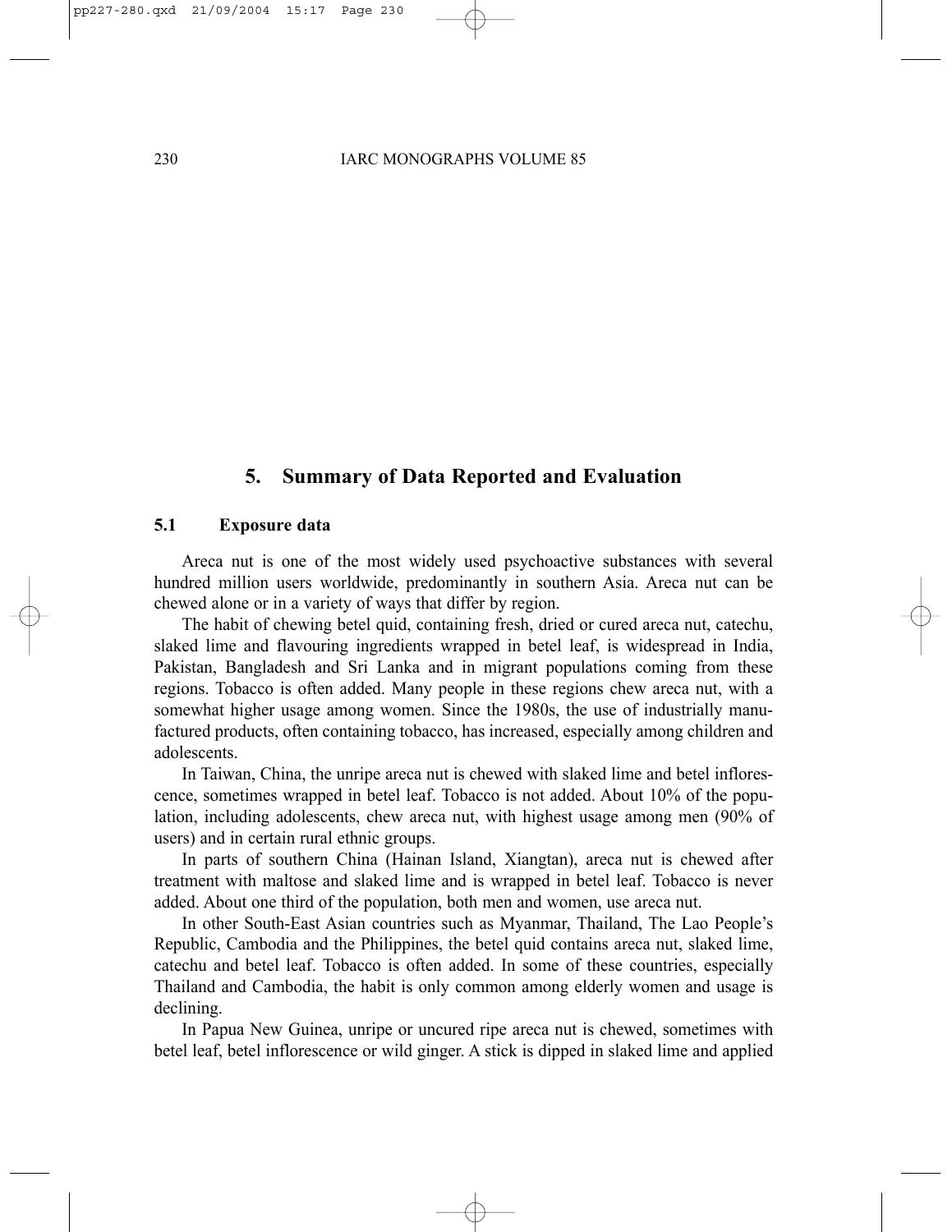to the mouth. Tobacco is never added. Over 80% of coastal inhabitants and more than 20% of highland inhabitants chew areca nut. Male and female usage is similar.

In the South Pacific island of Palau, the unripe areca nut is chewed, mixed with slaked lime, betel leaf and, frequently, tobacco. Some 80% of the population chews areca nut, and male and female usage is similar.

Betel-quid or areca-nut chewing results in exposure to areca nut alkaloids, *N*-nitrosocompounds formed from these compounds during chewing, polyphenols, trace elements and, in some cases, to tobacco.

#### **5.2 Human carcinogenicity data**

In the previous *IARC Monographs* that considered betel-quid and areca-nut chewing (Volume 37 and Supplement 7), the evidence for the carcinogenicity to humans of betel quid with tobacco was evaluated as sufficient; the evidence for betel quid without tobacco was evaluated as inadequate. Many more studies now provide evidence for the carcinogenicity of betel quid without tobacco for oral cancer and for betel quid with tobacco for cancers of the oral cavity, pharynx and oesophagus.

#### **Oral cancer**

Several case–control studies and two cohort studies reported increased risks for oral cancer for betel-quid chewing with tobacco. The statistical significance of the risk persisted after stratification for smoking and alcohol use; a strong dose–response relationship for frequency and duration of chewing was observed.

The risk for chewers of betel quid without tobacco was statistically significant in one study each from India, Pakistan and Taiwan, China, after stratifying for betel-quid chewing with tobacco, tobacco smoking and alcohol use. Several additional studies showed significant risks after stratifying or adjusting for potential confounding variables, including smoking, alcohol and human papillomavirus. A dose–response relationship for betel-quid chewing without tobacco was available in one study and was statistically significant. Suppportive evidence comes from studies that reported significant dose–response relationships for the combined categories of betel-quid chewing with and without tobacco.

#### **Pharynx**

Four studies reported results on the association of chewing betel quid with tobacco and cancer of the pharynx. In three studies that provided results stratified for smoking, the risks were significant for chewing betel quid with tobacco. One of the studies also stratified for alcohol; two studies provided significant dose–response relationships for the frequency and duration of chewing betel quid with tobacco.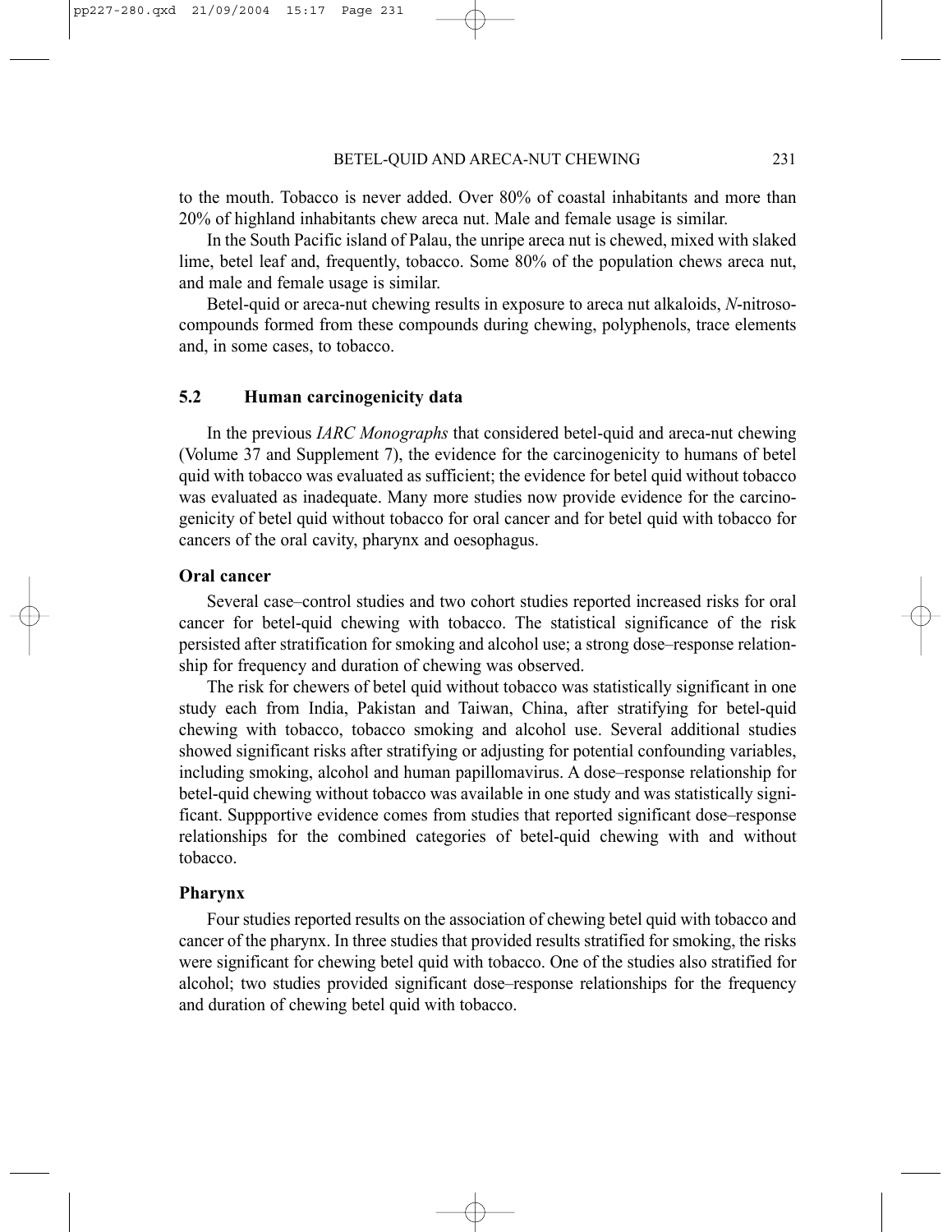#### **Oesophagus**

The risk for cancer of the oesophagus was significantly increased among chewers of betel quid in five case–control studies, four from India and one from Taiwan, China. This evidence comes from studies investigating populations that chew betel quid with and without tobacco. Significantly increased risks persisted in two studies that provided results stratified for smoking and alcohol intake. One additional study stratified for smoking only. The dose–response relationship was significant in three studies, two from India and one from Taiwan, China. The study from Taiwan, China, adjusted for smoking and alcohol.

#### **Other cancers**

Two case–control studies and one cohort study reported an association between chewing betel quid (with and without tobacco) and hepatocellular carcinoma, either stratifying or adjusting for hepatitis B and/or hepatitis C virus positivity. Similar results were seen in one case–control study for cholangiocarcinoma.

A few case–control studies were reported for cancers of the larynx, stomach, lung and cervix. The results for cancers of the stomach and cervix were suggestive of an association with chewing betel quid.

## **Precancerous lesions and conditions**

In case–control, cross-sectional and cohort studies, chewing betel quid was strongly associated with leukoplakia. One intervention study showed decreased risk for leukoplakia in the intervention cohort. In several studies, oral submucous fibrosis was reported to occur among chewers of areca nut only, chewers of betel quid without tobacco and chewers of betel quid with tobacco, and the observed relative risk was usually extremely high. Follow-up studies showed high risks for malignant transformation of leukoplakia and oral submucous fibrosis.

## **5.3 Animal carcinogenicity data**

#### **Betel quid without tobacco**

Betel-quid extract given by gavage produced lung adenocarcinomas in male mice. Subcutaneous injection produced fibrosarcomas at the injection site in male mice.

Cheek-pouch application of betel quid did not produce tumours in three studies in hamsters. In a fourth study, it produced carcinomas locally and in the stomach. Local application on the cheek pouch did not produce tumours in male or female baboons.

The tumour-promoting effect of betel quid was demonstrated in two studies in hamsters.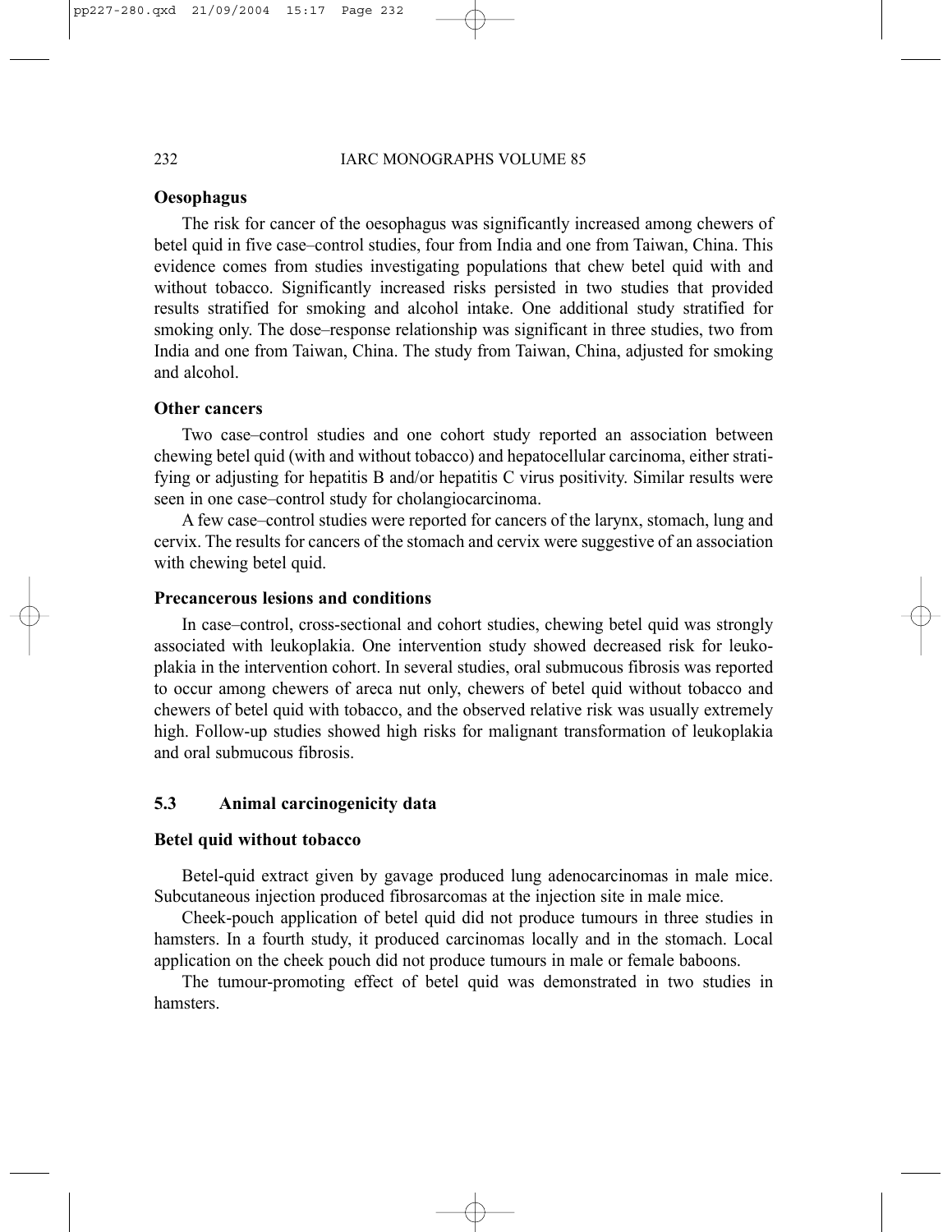#### BETEL-QUID AND ARECA-NUT CHEWING 233

#### **Betel quid with tobacco**

Extract of betel quid combined with tobacco extract and given by gavage produced lung adenocarcinomas in male mice. Skin application produced a local squamous-cell papilloma and squamous-cell carcinomas in mice. Subcutaneous injection produced unspecified local tumours in male mice. Cheek-pouch application produced local and stomach carcinomas in hamsters, but no tumours in male or female baboons.

#### **Areca nut**

Areca-nut extracts given by gavage produced carcinomas of the lung, liver and stomach, benign liver tumours and salivary gland tumours of an unknown nature in male mice. In another study, lung adenocarcinomas were produced.

Areca nut given in the diet produced squamous-cell carcinomas of the stomach and unspecified malignant uterine tumours in one study and oesophageal papillomas and a carcinoma in another study in male and female mice. In male hamsters, malignant lymphomas were observed. In male and female rats, no tumours were observed.

In male and female mice, oral application of areca nut produced papillomas and carcinomas in the oesophagus. In another study, skin application did not produce tumours.

Subcutaneous injection of areca-nut extract produced fibrosarcomas at the injection site in male and female mice. In another study in male mice with three types of areca-nut extract, two of the extracts produced local fibrosarcomas, liver haemangiomas, hepatomas and lung carcinomas. In a third study, local fibrosarcomas were produced in male and female rats.

Intraperitoneal injection of areca-nut extract did not produce tumours in male mice.

Cheek-pouch application of areca-nut extract produced local squamous-cell carcinomas in hamsters. In another study in females, it produced a local papilloma and a local squamous-cell carcinoma and, in a third study, local and stomach carcinomas were produced. In three other studies, no tumours were seen.

The tumour-promoting effect of areca nut was demonstrated in one study in mice, one study in rats and three studies in hamsters.

#### **Areca nut with tobacco**

Skin application of areca-nut extract with tobacco extract produced local papillomas and squamous-cell carcinomas in male and female mice.

In three studies, cheek-pouch application of areca-nut and tobacco extract in hamsters produced local squamous-cell carcinomas in males, stomach tumours in males, and local and stomach carcinomas, respectively. No tumours were seen in two other studies.

#### **Areca nut with slaked lime**

In one study, areca nut with slaked lime in the diet produced papillomas in the oral cavity and the forestomach, and carcinomas in various major organs in male and female rats. In another study, no tumours were produced.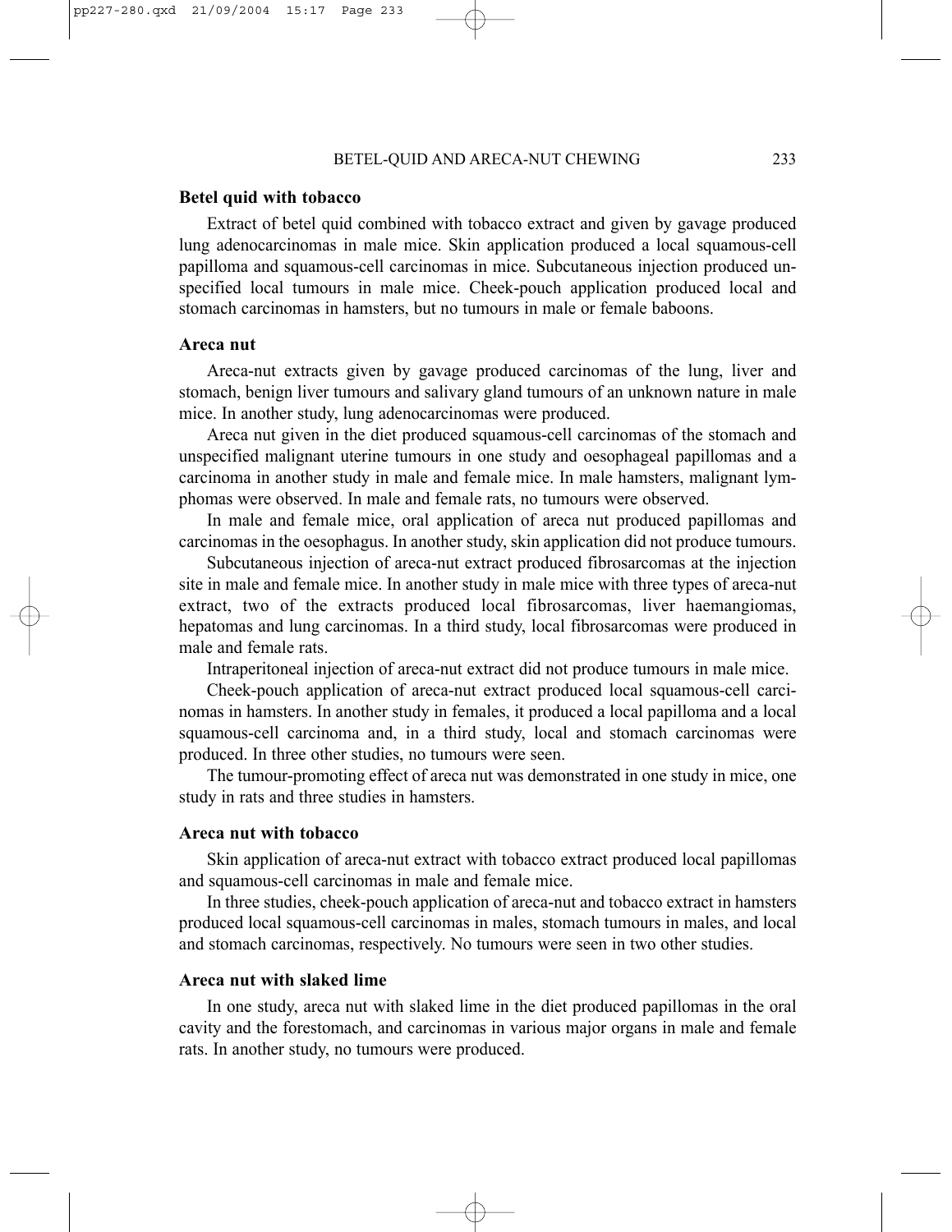#### 234 IARC MONOGRAPHS VOLUME 85

## **Areca nut with tobacco and slaked lime**

Cheek-pouch application of areca nut with slaked lime and tobacco produced local and stomach carcinomas in hamsters.

## **Areca nut with betel leaf**

Areca-nut extract with betel-leaf extract given by gavage produced lung adenocarcinomas in male mice. It did not produce tumours when given subcutaneously to male mice or applied to the cheek pouch of male and female hamsters.

#### **Betel leaf**

Betel-leaf extract given by gavage in two studies or intraperitoneally to male mice, in the diet to male and female rats or by cheek-pouch application to hamsters in two studies did not produce tumours.

Betel leaf also showed some antitumorigenic activity in three studies in mice, in one study in rats and in three studies in hamsters.

### *Pan masala*

*Pan masala* in the diet produced benign and malignant tumours in various organs, most frequently adenocarcinoma of the lung, in male and female mice. *Pan masala* extract did not produce tumours when administered by gavage to male and female mice, or when applied orally to rats in another study.

The tumour-promoting effect of *pan masala* was demonstrated in one study in mice. The number of studies investigating this substance in animals is limited.

## **Arecoline**

Arecoline given by gavage produced lung adenocarcinomas, stomach squamous-cell carcinomas and liver haemangiomas in male mice. It did not produce tumours when given by gavage to female mice or in the drinking-water to male and female hamsters, when injected subcutaneously into male mice or when administered intraperitoneally to male mice.

No tumours were produced by local intraoral painting in rats.

No initiating effect of arecoline was demonstrated in one study in male hamsters.

#### **Arecoline with slaked lime**

Cheek-pouch application of arecoline following application of slaked lime produced an oesophageal papilloma in female hamsters. In two studies in male and female hamsters, no tumours were seen after administration in the diet or in drinking-water.

## **Slaked lime**

Slaked lime did not produce tumours in male or female mice when given by gavage, in male or female hamsters when given in the drinking-water or diet or in three cheekpouch application studies in hamsters.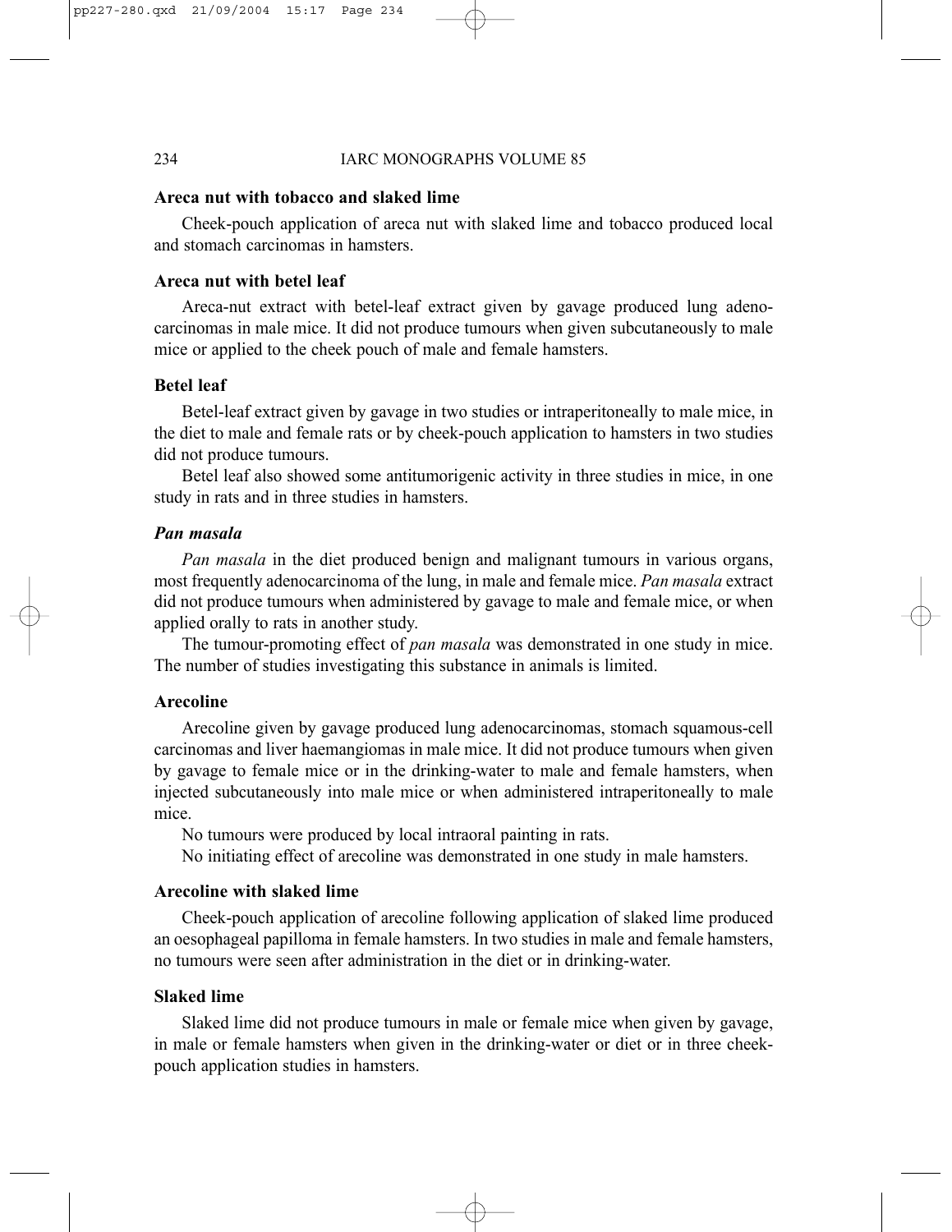No promoting effect for slaked lime was shown in male and female hamsters.

#### **Arecaidine alone**

Local application of arecaidine to the cheek pouch did not produce tumours in male hamsters.

The tumour-promotion effect of arecaidine was demonstrated in one study in hamsters.

## **5.4 Other relevant data**

Areca nut is chewed for its psychostimulating effects, such as relaxation, improved concentration and enhanced satisfaction after eating. A majority of users reported the development of tolerance to these effects. Withdrawal symptoms on trying to quit the habit were mood swings, anxiety, irritability, reduced concentration, sleep disturbance and craving. These findings are regarded to be consistent with the existence of a dependence syndrome among regular users. In rare cases, areca nut psychosis has been reported to occur in heavy users following abrupt cessation of the habit.

## **Human studies**

Powdered areca nut placed in the oral cavity of human volunteers gives rise to the rapid appearance of arecoline in blood plasma, indicating systemic absorption of this alkaloid. Peak concentrations of arecoline in blood plasma have been measured in human subjects 5–10 h after application of a dermal dose.

Eugenol and dihydroxychavicol, metabolites of safrole, are found in the urine of betel-quid chewers.

The areca-nut-derived nitrosamines, *N*-nitrosoguvacoline and 3-(methylnitroso) propionitrile, have been detected in saliva and are most probably produced *in situ* during betel-quid chewing. This nitrosation reaction can be mimicked *in vitro*. In addition, the volatile nitrosamines, *N*-nitrosodimethylamine and *N*-nitrosodiethylamine, and the tobacco-specific nitrosamines, *N*-nitrosonornicotine, 4-(methylnitrosamino)-1-(3-pyridyl)-1-butanone and *N*′-nitrosoanabasine, are present in the saliva of chewers of betel quid with tobacco. Endogenous nitrosation has been demonstrated in chewers of betel quid mixed with proline, by measuring *N*-nitrosoproline in saliva and urine.

Formation of reactive oxygen species in the oral cavity during betel-quid chewing has been demonstrated. In-vitro studies have shown that the generation of reactive oxygen species is due to auto-oxidation of the polyphenols in areca nut and catechu. This reaction is enhanced by alkaline pH (from the slaked lime) and by the presence of the transition metals, copper and iron.

Areca-nut chewing has significant effects on the hard and soft tissues of the oral cavity. Although some studies have described a protective effect of areca-nut chewing on dental caries, the habit causes severe tooth wear and may also enhance gingivitis. Arecanut polyphenols increase cross-linkage of collagen and inhibit the activity of collagenase.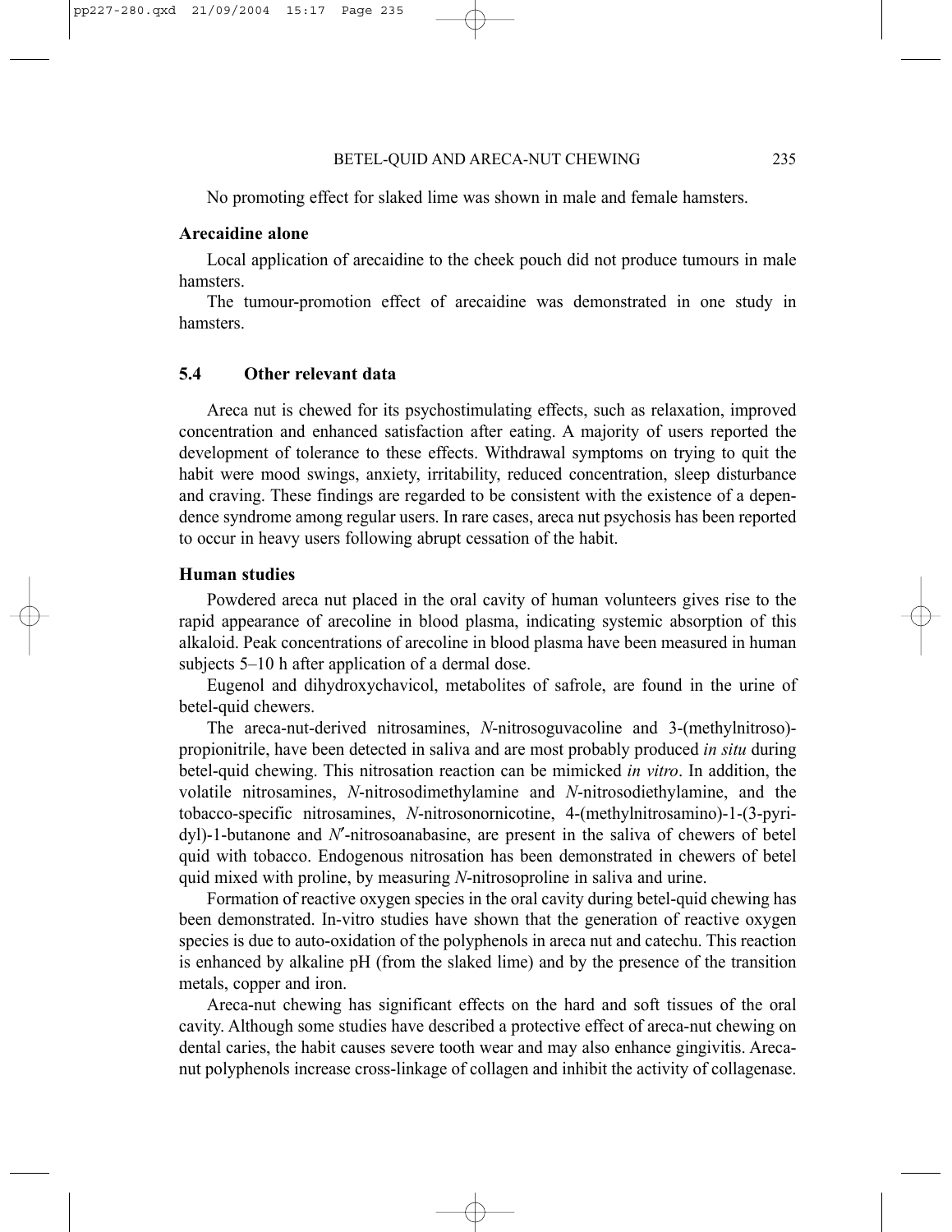#### 236 IARC MONOGRAPHS VOLUME 85

Arecoline modulates the activity of matrix metalloproteinases, their tissue inhibitors and lysyl oxidase, which leads to the accumulation of collagen in the fibroblasts of the oral mucosa. This may result in the development of submucous fibrosis. The significant amounts of soluble copper released into the oral cavity by areca-nut chewing may further contribute to the development of this condition.

Betel-quid chewing by pregnant women has been associated with adverse pregnancy outcomes including reduction in birth weight, pre-term delivery, stillbirth and fetal malformation.

The alkaloids in areca nut have antimuscarinic effects. Areca-nut chewing increases the blood plasma concentrations of adrenaline and noradrenaline. Arecoline and betelquid use increase occipital  $\alpha$  activity and generalized  $\beta$  activity in electroencephalograms. Betel-nut chewing has antidepressant effects and increases heart rate and blood flow through carotid arteries.

Areca-nut chewing is said to soothe digestion and enhances the production and secretion of saliva.

Betel-quid chewing aggravates asthma by reducing the forced expiratory volume. Arecoline can cause constriction of bronchial smooth muscle tissue *in vitro* and bronchoconstriction in betel-quid users with asthma.

Although short-term hypoglycaemic effects have been reported, areca nut can clearly cause chronic hyperglycaemia. The alkaloids in areca nut block the receptor of  $\gamma$ -aminobutyric acid, which increases the release of glucagon. Areca-nut use has been shown to be an independent risk factor for type-2 diabetes.

Areca-nut chewing increases skin temperature, pulse rate and — in novice users blood pressure.

Elevated micronucleus formation and chromosome breaks have been reported in oral exfoliated cells in chewers of betel quid with or without tobacco. Micronucleus formation has been observed in precancerous lesions in the oral cavity of chewers.

Elevated sister chromatid exchange and micronucleus formation have been demonstrated in cultured peripheral lymphocytes collected from chewers of *pan masala* and areca nut with and without tobacco and slaked lime.

*TP53* mutations were infrequent or absent in oral premalignant lesions and squamouscell carcinomas in subjects chewing betel quid without tobacco, but accumulation of p53 protein was observed. *TP53* or *ras* mutations, p53 or ras protein accumulation and a number of other gene/protein alterations were observed in premalignant lesions and squamous-cell carcinomas of chewers of betel quid with tobacco.

No clear gene–environment interaction could be established for polymorphisms in carcinogen metabolic enzymes because of the presence of concurrent confounding habits of tobacco chewing or smoking or alcohol consumption in cases.

Elevated COX2 protein levels have been detected in 'moderate human submucous fibrosis' tissue by immunohistochemistry.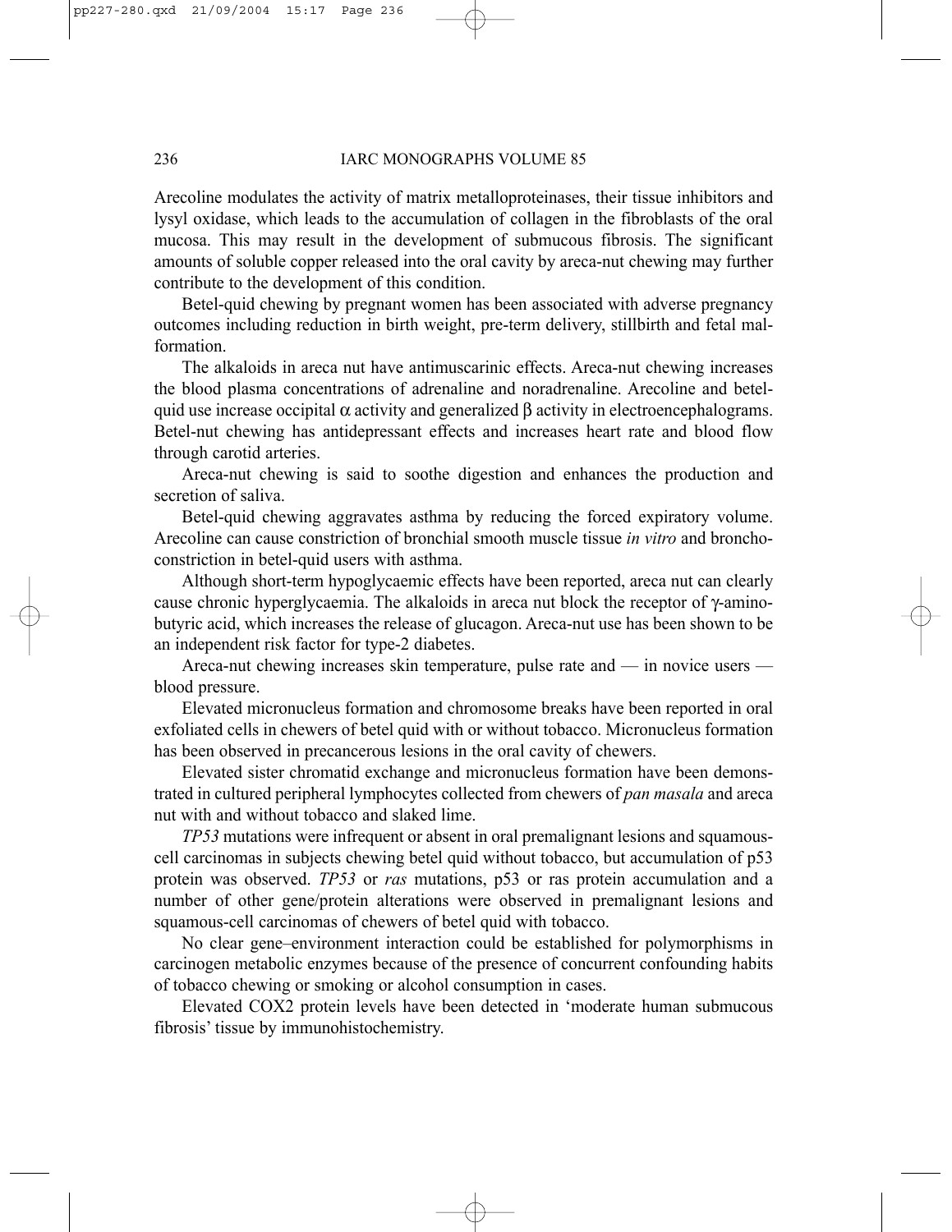#### **Animal studies**

In rats, the major metabolic pathway of arecoline is via de-esterification and production via conjugated mercapturic acid. In-vitro data suggest that arecoline is metabolized by carboxylesterase (EC 3.1.1.1) in mouse liver and kidney.

Male Swiss albino mice fed areca-nut powder or arecoline showed enhanced levels of the hepatic cytochromes P450 and  $b_5$  and decreased levels of hepatic glutathione. When given orally to these mice, betel-leaf extract enhanced hepatic superoxide dismutase activity, increased vitamin A and C concentrations in the liver and inhibited catalase activity.

*Pan masala* reduced testis weight in mice and enhanced the frequency of morphological abnormalities in mouse sperm. Areca-nut extracts were embryotoxic when given to pregnant mice during early gestation, and teratogenic when administered into the yolk sac of chick embryos. Extracts of *Piper betle* stalks disturbed the estrus cycle in female rats and reduced fertility in males. In mice, arecoline was genotoxic to early spermatids and it increased the frequency of abnormal sperm.

The diabetogenic effects of areca nut were produced in mice fed ground areca nut and were observed in subsequent generations not fed betel quid.

Arecoline caused inhibition of both humoral and cell-mediated immune responses in mice.

At higher doses, betel-quid extracts reduce the activity of hepatic glutathione peroxidase and glutathione *S*-transferase.

In rats, *pan masala* impaired liver function and decreased relative weights of gonads and brain. Areca nut and areca-nut ingredients influenced the rate of RNA and DNA synthesis in various tissues of treated mice. Effects on gastrointestinal tract function and control of the cardiovascular system have been described for areca nut and its ingredients in a number of experimental models, both *in vivo* and *in vitro*. In general, the effects observed correspond to those seen in regular users of areca nut and betel quid.

#### **In-vitro studies**

Glutathione depletion and reduction of glutathione *S*-transferase activity have been demonstrated in cultured human oral keratinocytes and in fibroblasts treated with arecoline.

Areca-nut extract enhanced COX2 expression and prostaglandin  $E<sub>2</sub>$  production in cultured human gingival keratinocytes and human buccal mucosa fibroblasts.

Phytohaemagglutinin-stimulated proliferation of human lymphocytes *in vitro* was inhibited by areca-nut extract.

Extracts (water, water/ethanol, dimethyl sulfoxide) of *pan masala* were weakly mutagenic in bacteria, but induced chromosomal aberrations, sister chromatid exchange and micronucleus formation in Chinese hamster ovary cells in the absence of metabolic activation. Sister chromatid exchange and sperm abnormalities were induced by these extracts in mice *in vivo*.

Extracts of betel quid with or without tobacco were mutagenic in bacteria, but only extracts with tobacco induced mutations in Chinese hamster V79 cells. Betel-quid extracts without tobacco were weak inducers of sister chromatid exchange in Chinese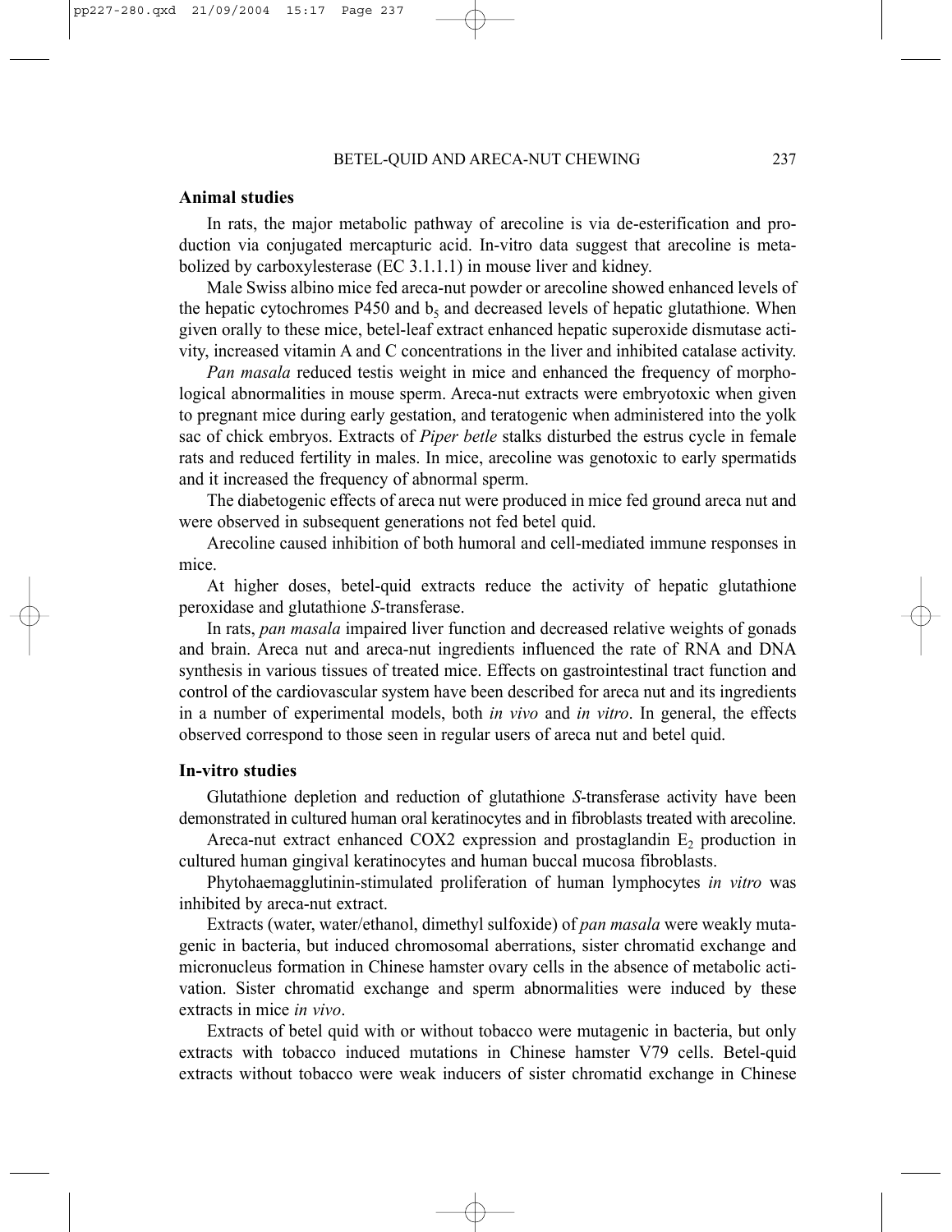hamster ovary-K1 cells *in vitro* and did not give rise to micronucleus formation in mouse bone marrow.

Aqueous extracts of areca nut produced gene conversion in yeast, DNA strand breaks in mouse kidney cells, and gene mutation, chromosomal aberrations, sister chromatid exchange and micronucleus formation in Chinese hamster ovary cells *in vitro*. These extracts also induced chromosomal aberrations and cell transformation in mouse C3H 10T1/12 cells. Areca-nut extracts induced DNA strand breaks and DNA–protein crosslinks in cultured human primary buccal epithelial cells, DNA strand breaks in human oral mucosal fibroblasts and unscheduled DNA synthesis in Hep2 human laryngeal carcinoma cells and in primary human gingival keratinocytes. Sister chromatid exchange and micronucleus formation were seen in bone-marrow cells of mice treated with these extracts *in vivo*. Micronuclei were also induced in cheek-pouch epithelial cells of hamsters treated *in vivo*, with or without slaked lime, and in fibroblasts of healthy subjects and ataxia telangiectasia patients. All these effects of areca-nut extracts were seen without metabolic activation.

Arecoline and other areca-nut alkaloids gave positive responses in most bacterial mutagenicity assays, and induced chromosomal aberrations, micronucleus formation and sister chromatid exchange in mammalian cells, both *in vitro* and *in vivo*.

Data on the genotoxicity of aqueous extracts of *Piper betle* L. inflorescence and of betel leaf are limited, and generally negative. Inflorescence was reported to induce DNA strand breaks in cultured human oral mucosa fibroblasts in one study.

Safrole and eugenol did not induce mutation in bacteria, whereas hydroxychavicol gave inconsistent results. However, the latter compound did induce chromosomal aberrations and micronucleus formation in Chinese hamster ovary cells.

Catechu was not mutagenic in bacteria.

## **5.5 Evaluation**

There is *sufficient evidence* in humans for the carcinogenicity of betel quid with tobacco. Betel quid with tobacco causes oral cancer and cancer of the pharynx and oesophagus.

There is *sufficient evidence* in humans for the carcinogenicity of betel quid without tobacco. Betel quid without tobacco causes oral cancer.

There is *sufficient evidence* in experimental animals for the carcinogenicity of betel quid without tobacco.

There is *sufficient evidence* in experimental animals for the carcinogenicity of betel quid with tobacco.

There is *sufficient evidence* in experimental animals for the carcinogenicity of areca nut.

There is *sufficient evidence* in experimental animals for the carcinogenicity of areca nut with tobacco.

There is *limited evidence* in experimental animals for the carcinogenicity of arecoline.

There is *inadequate evidence* in experimental animals for the carcinogenicity of arecaidine.